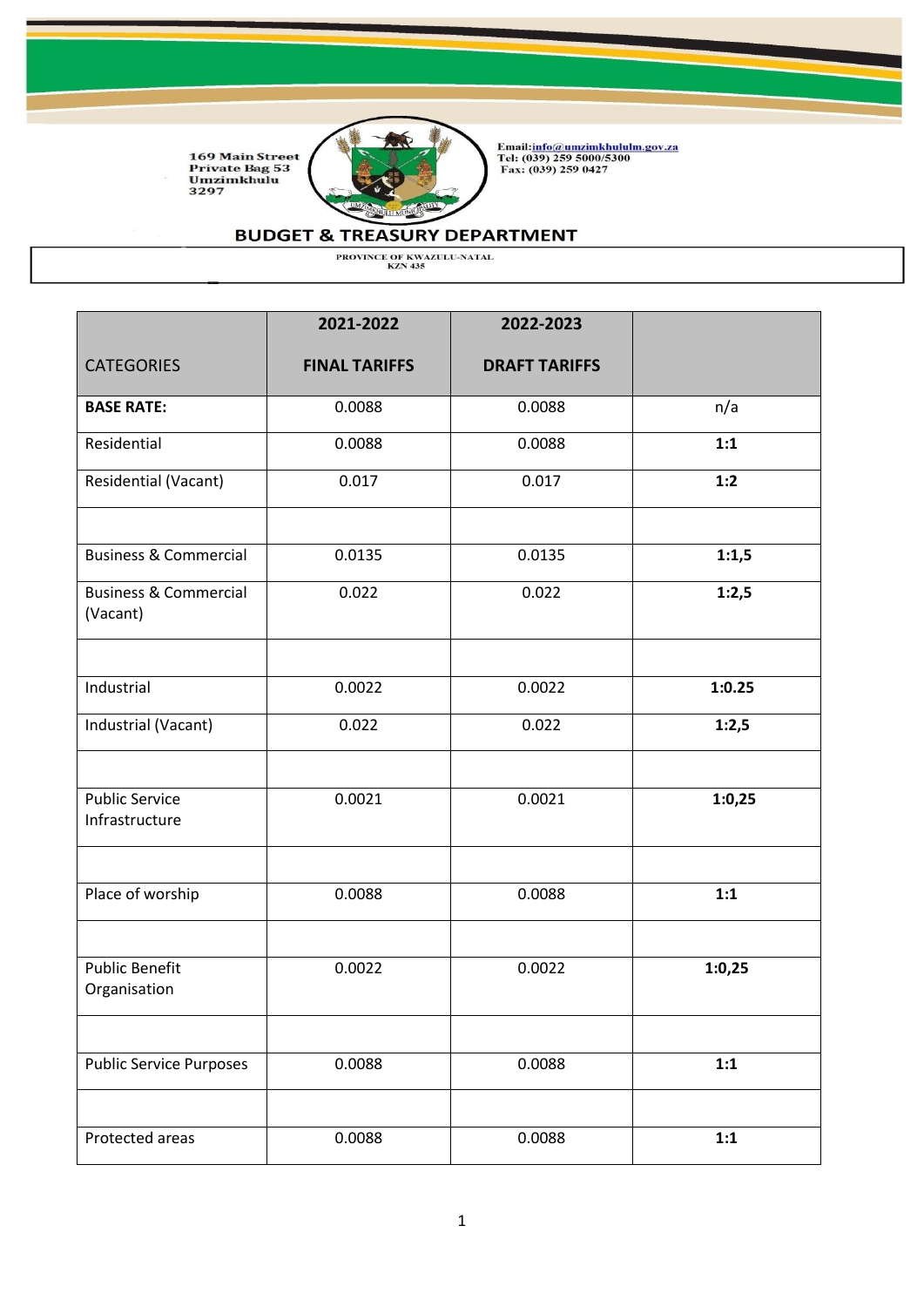

Email:<u>info@umzimkhululm.gov.za</u><br>Tel: (039) 259 5000/5300<br>Fax: (039) 259 0427

# **BUDGET & TREASURY DEPARTMENT**

| <b>Communal Property</b>                                                         | 0.0021 | 0.0021 | 1:0,25 |
|----------------------------------------------------------------------------------|--------|--------|--------|
| <b>Agricultural Property</b>                                                     | 0.0022 | 0.0022 | 1:0,25 |
|                                                                                  |        |        |        |
| <b>OTHER TARIFFS</b>                                                             |        |        |        |
| <b>REFUSE</b>                                                                    |        |        |        |
| Domestic Once off<br>Collection of refuse per<br>week (Monthly fee)              | R 67   | R 70   | n/a    |
| <b>Domestic Twice</b><br>Collection of refuse per<br>week (Monthly fee)          | R 137  | R 144  | n/a    |
| Rural Business (small &<br>medium)                                               |        | R 190  | n/a    |
| <b>Business (small &amp;</b><br>medium)                                          | R 250  | R 262  | n/a    |
| Large<br>Institutions/Business                                                   | R 2090 | R 786  | n/a    |
| <b>Government Property</b><br><b>Annual Billing (Public</b><br>Service Purposes) | R 1644 | R 1722 | n/a    |
| <b>SKIP WASTE</b>                                                                |        |        |        |
| Skip waste monthly fee                                                           | R 549  | R 575  | n/a    |
| Fee per collection of skip<br>waste                                              | R 217  | R 227  | n/a    |
|                                                                                  |        |        |        |
| Garden Waste collection                                                          | R 576  | R 604  | n/a    |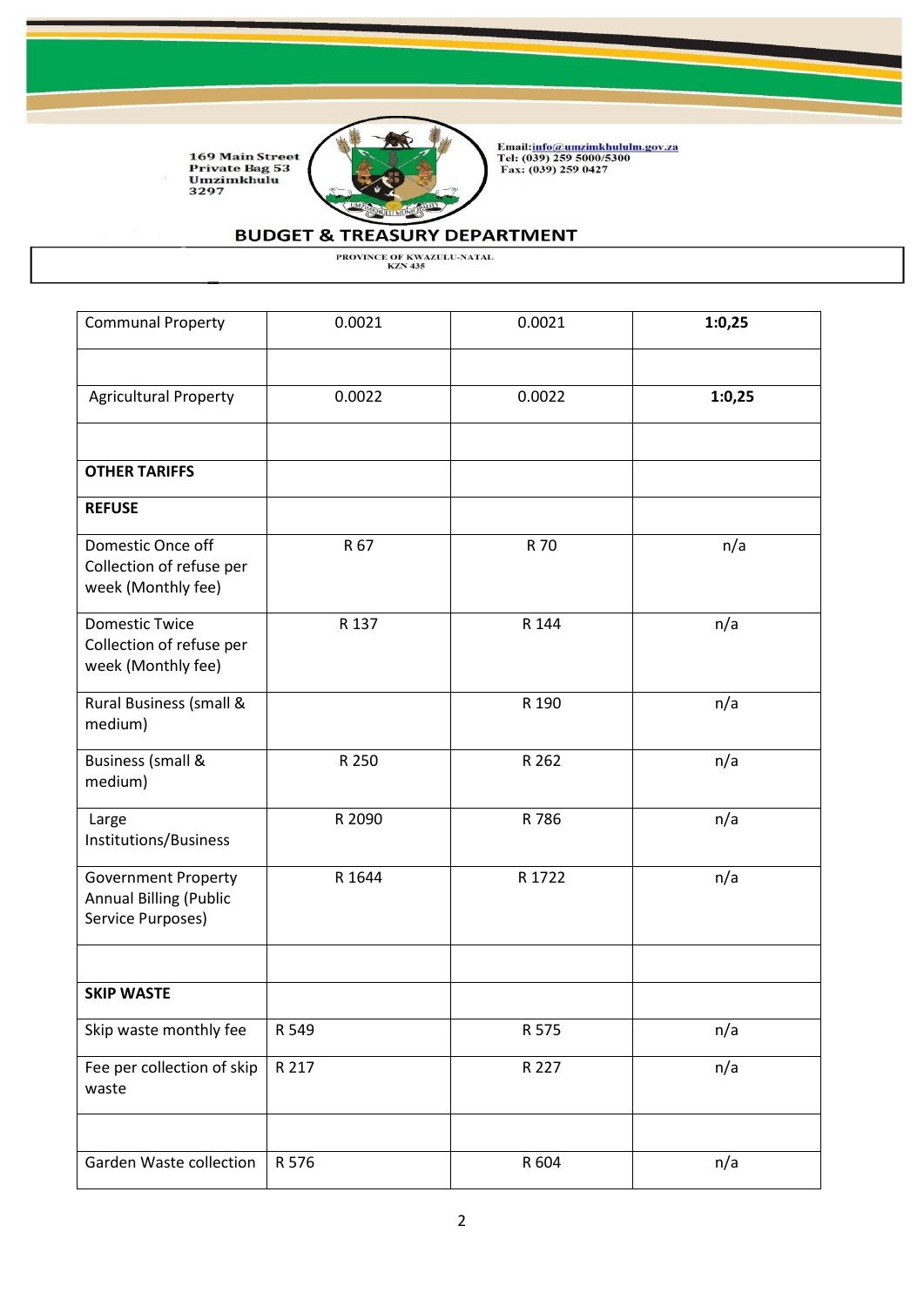

Email:<u>info@umzimkhululm.gov.za</u><br>Tel: (039) 259 5000/5300<br>Fax: (039) 259 0427

# **BUDGET & TREASURY DEPARTMENT**

| <b>Cleaning of the vacant</b><br>site                      | R 800  | R 838  | n/a |
|------------------------------------------------------------|--------|--------|-----|
|                                                            |        |        |     |
| PRIVATE DUMPING                                            |        |        |     |
| Refuse bags pack of 20                                     | R 34   | R 36   | n/a |
| Van load                                                   | R 188  | R 197  | n/a |
| Light Truck Load                                           | R 869  | R 911  | n/a |
| (8 to 10 tons)                                             |        |        |     |
| Large Truck Load                                           | R 1803 | R 1890 | n/a |
| (11 to up wards tons)                                      |        |        |     |
| Special items (per refuse<br>bag)                          | R 263  | R 276  | n/a |
| <b>HALL HIRE (Excluding</b><br>vat)                        |        |        |     |
| Hourly rate<br>$(06h00 - 18h00)$ :                         | R 65   | R 68   | n/a |
| At night and on<br>weekends (Hourly rate)<br>18h00 - 24h00 | R 131  | R 137  | n/a |
| Refundable indemnity<br>fee                                | R 1405 | R 1472 | n/a |
|                                                            |        |        |     |
| <b>RATES FOR MEMORIAL</b><br><b>HALL</b>                   |        |        |     |
| (Excluding vat)                                            |        |        |     |
| Per person at Memorial<br>for events (maximum              | R 58   | R 61   | n/a |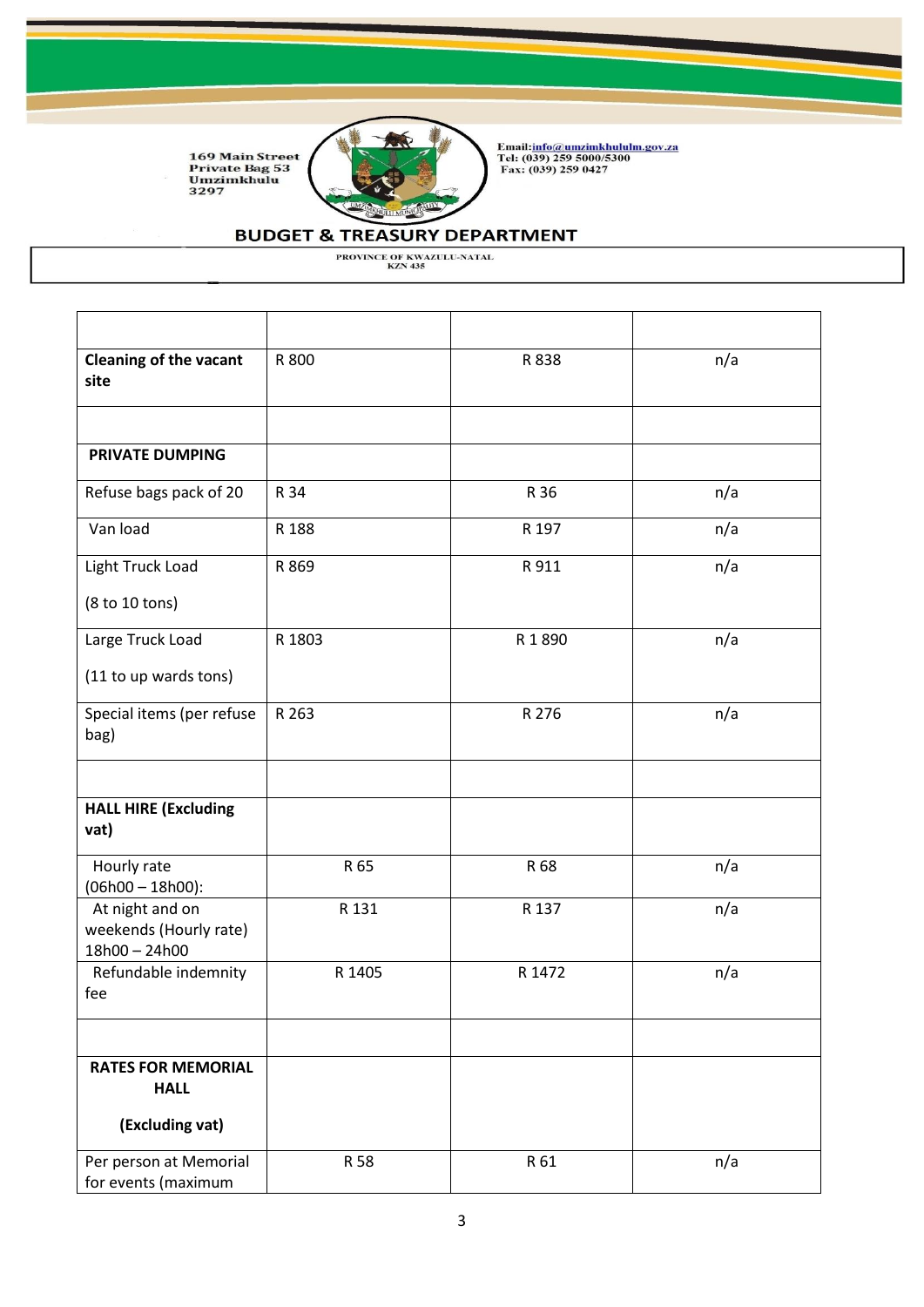

Email:<u>info@umzimkhululm.gov.za</u><br>Tel: (039) 259 5000/5300<br>Fax: (039) 259 0427

# **BUDGET & TREASURY DEPARTMENT**

| 200 PP)                                                                                                          |       |       |     |
|------------------------------------------------------------------------------------------------------------------|-------|-------|-----|
| Per person at Memorial<br>Hall for conference                                                                    | R 45  | R 47  | n/a |
| Municipality board<br>rooms<br>Hourly rate<br>$(06h00 - 18h00)$                                                  | R 69  | R 72  | n/a |
| <b>CLEARANCE</b><br><b>CERTIFICATE FEE</b>                                                                       | R 119 | R 125 | n/a |
| PER TAXI, PER STAND                                                                                              | R 156 | R 163 | n/a |
| <b>CEMETRY FEES</b><br>(excluding vat)                                                                           |       |       |     |
| Own digging                                                                                                      |       |       |     |
| Still born child not                                                                                             | R 105 | R 105 | n/a |
| exceeding one year                                                                                               |       |       |     |
| Child not exceeding<br>sixteen years                                                                             | R 158 | R 158 | n/a |
| Adult exceeding<br>sixteen years and<br>above                                                                    | R 492 | R 492 | n/a |
| Enlargement of the<br>aperture<br>(Grave for the burial of<br>children and adult with<br>an aperture larger than | R 700 | R 700 | n/a |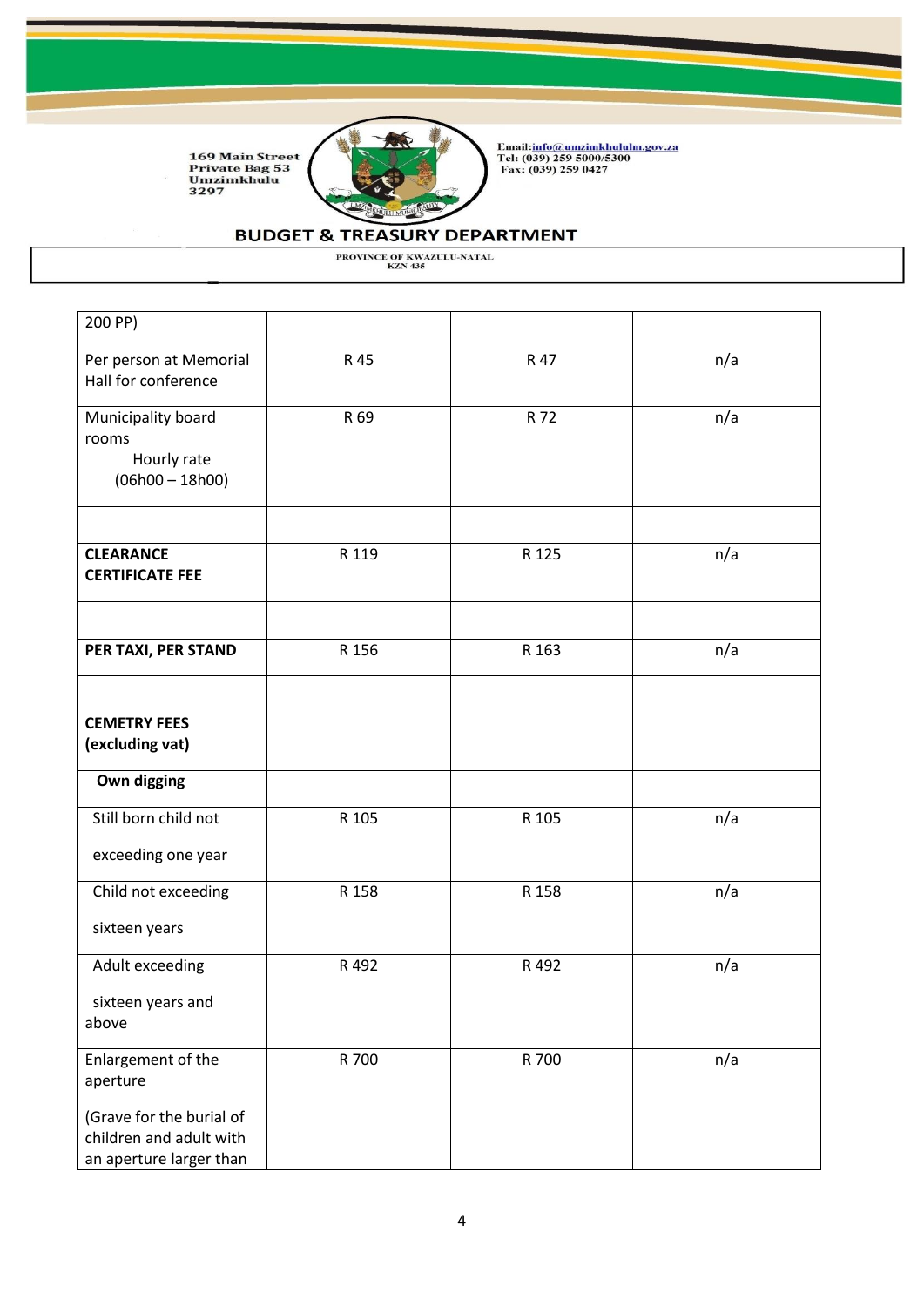

Email:<u>info@umzimkhululm.gov.za</u><br>Tel: (039) 259 5000/5300<br>Fax: (039) 259 0427

# **BUDGET & TREASURY DEPARTMENT**

| the standard size)                                                                                                                                               |      |      |                          |
|------------------------------------------------------------------------------------------------------------------------------------------------------------------|------|------|--------------------------|
| <b>Reservation of grave</b><br>site                                                                                                                              |      |      |                          |
| <b>Ashes burial fee</b>                                                                                                                                          | R 70 | R 70 | n/a                      |
|                                                                                                                                                                  |      |      |                          |
| <b>REGISTRY APPLICABLE</b><br><b>FEES</b>                                                                                                                        |      |      |                          |
| <b>APPLICABLE FEES AS</b><br>PER REQUEST OF<br><b>INFORMATION</b><br><b>THROUGH</b><br>(PROMOTION OF<br><b>ACCESS TO</b><br><b>INFORMATION</b><br><b>MANUAL)</b> |      |      |                          |
| For every photocopy of<br>an A4-size page                                                                                                                        | 60c  | 60c  | n/a                      |
| Request fee payable by<br>every requester                                                                                                                        | R 35 | R 35 | n/a                      |
| The postal fee payable<br>when a copy of a record<br>must be posted to a<br>requester                                                                            | R 15 | R 15 | n/a                      |
| <b>POUND FEES FOR</b><br><b>IMPOUNDED ANIMALS</b>                                                                                                                |      |      | <b>STAY OVER PER DAY</b> |
| Cow                                                                                                                                                              | R180 | R180 | R 50.00                  |
| Horse                                                                                                                                                            | R180 | R180 | R 50.00                  |
| Donkey                                                                                                                                                           | R180 | R180 | R 50.00                  |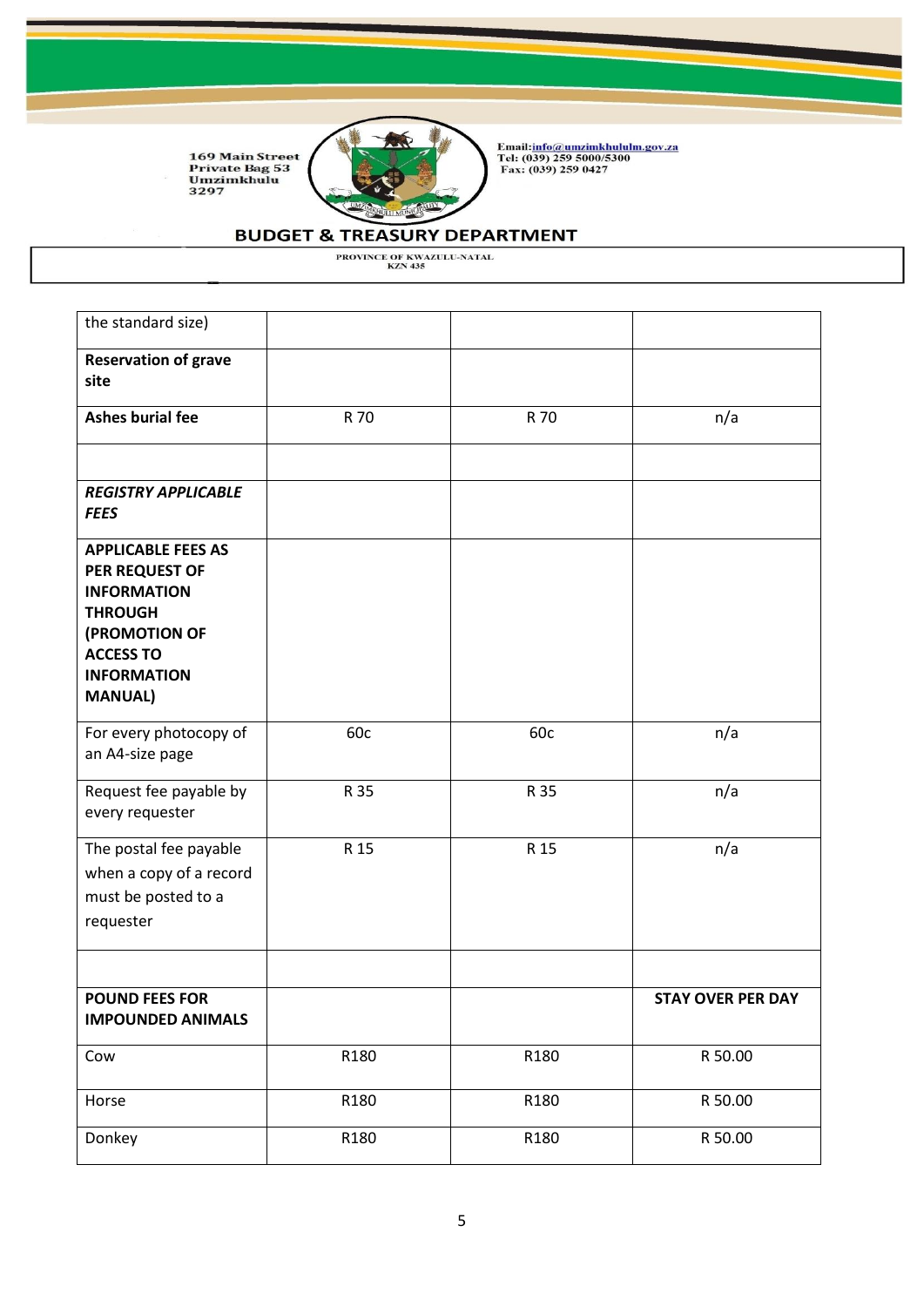

Email:<u>info@umzimkhululm.gov.za</u><br>Tel: (039) 259 5000/5300<br>Fax: (039) 259 0427

# **BUDGET & TREASURY DEPARTMENT**

| Goat                                                                                     | R100  | R100  | R 15.00 |
|------------------------------------------------------------------------------------------|-------|-------|---------|
| Sheep                                                                                    | R100  | R100  | R 15.00 |
| Dog                                                                                      | R100  | R100  | R 15.00 |
| Cat                                                                                      | R100  | R100  | R 15.00 |
|                                                                                          |       |       |         |
| <b>IMPOUNDED ANIMALS</b><br><b>BROUGHT BY</b><br><b>COMMUNITY TO THE</b><br><b>POUND</b> |       |       |         |
| Cow                                                                                      | R 50  | R 50  |         |
| <b>Horses</b>                                                                            | R 50  | R 50  |         |
| <b>Donkey</b>                                                                            | R 50  | R 50  |         |
| Goat                                                                                     | R 15  | R 15  |         |
| <b>Sheep</b>                                                                             | R 15  | R 15  |         |
| <b>Dog</b>                                                                               | R 15  | R 15  |         |
| Cat                                                                                      | R 15  | R 15  |         |
| <b>TRADE LICENSES FEE</b>                                                                |       |       |         |
| <b>Business conducted</b><br>from fixed premises<br>item 1 & 2 (Bus Act<br>1996)         |       |       |         |
| <b>Application fee</b>                                                                   | R 228 | R 228 | n/a     |
| Licence fees and<br>renewals                                                             |       |       |         |
| Retailers, Supermarkets,<br>Hardware and Furniture                                       | R749  | R749  | n/a     |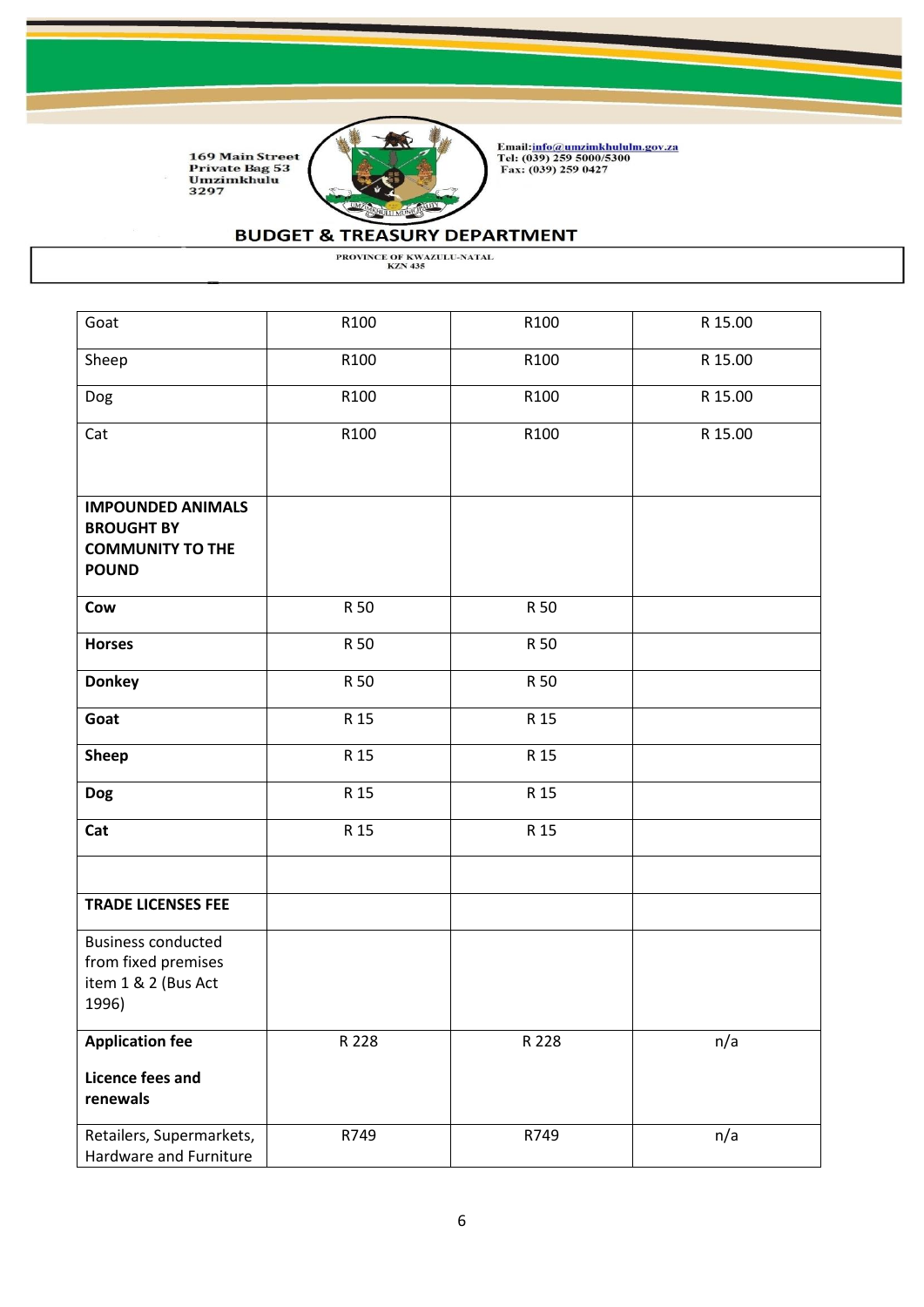

Email:<u>info@umzimkhululm.gov.za</u><br>Tel: (039) 259 5000/5300<br>Fax: (039) 259 0427

# **BUDGET & TREASURY DEPARTMENT**

| shops                                                  |         |         |     |
|--------------------------------------------------------|---------|---------|-----|
|                                                        |         |         |     |
| Services (Surgery and<br>Banks)                        | R535    | R535    | n/a |
| Services (Lodges and<br><b>B&amp;B</b> )               | R535    | R535    | n/a |
| Restaurants and<br><b>Butcheries</b>                   | R535    | R535    | n/a |
| Services (Hair salon and<br>Internet café)             | R300    | R300    | n/a |
| Liquor shops                                           | R535    | R535    | n/a |
| Taverns and bottle<br>stores                           | R321    | R321    | n/a |
| <b>General Dealers</b>                                 | R 374   | R 374   |     |
| Clothing shops                                         | R335    | R335    | n/a |
| Stock trader (sheep and<br>goat)                       | R749    | R749    | n/a |
| <b>INFORMAL TRADERS</b><br><b>AND SUPPLIERS</b>        |         |         |     |
| Street traders / roving<br>traders                     | R114    | R114    | n/a |
| Seasonal street traders<br>(minimum 4 months<br>rental | R104    | R104    | n/a |
| Stock trader (live<br>chicken)                         | R210    | R210    | n/a |
| Telephone operator                                     | R114    | R114    | n/a |
| Spaza shop                                             | R150    | R150    | n/a |
| Catering                                               | R273.60 | R273.60 |     |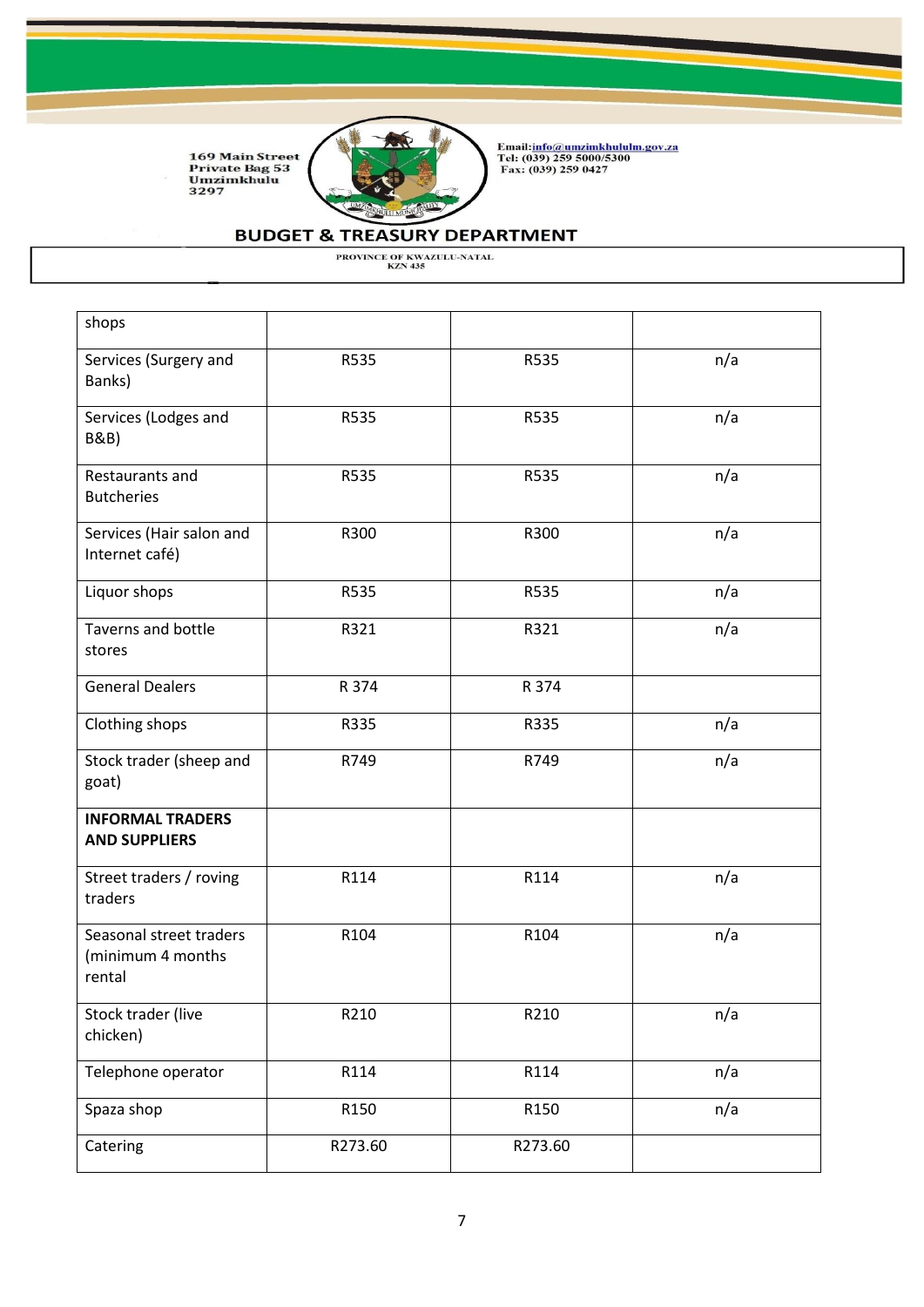

Email:<u>info@umzimkhululm.gov.za</u><br>Tel: (039) 259 5000/5300<br>Fax: (039) 259 0427

# **BUDGET & TREASURY DEPARTMENT**

| Hair dresser (<br>abachebayo)                     | R150                        | R150                        | n/a |
|---------------------------------------------------|-----------------------------|-----------------------------|-----|
| Suppliers                                         | R820                        | R820                        | n/a |
| Duplicate licence (lost<br>card)                  | R 30                        | R 30                        | n/a |
| Wagon/<br>Trailer/Handcart roving<br>traders      | R 114                       | R 114                       |     |
| Van / bakkie traders                              | R 480                       | R 480                       |     |
| Reitvlei taxi rank stores                         | R 342                       | R 342                       |     |
| Reitvlei taxi rank tables                         | R 114                       | R 114                       |     |
|                                                   |                             |                             |     |
| <b>RENTAL SQUARE</b><br><b>METETRS</b>            |                             |                             |     |
| <b>SMME Facility per</b><br>square meter          | R20 per square meter        | R20 per square meter        |     |
| Rental office per square<br>meter (Co-Orps)       | R 25 per square meter       | R 25 per square meter       |     |
| Rental per square meter<br>(Residential property) | R 48.00 per square<br>meter | R 48.00 per square<br>meter |     |
| Rental office per square<br>meter (Commercial)    | R 64.00 per square<br>meter | R 64.00 per square<br>meter |     |
| Rental of park home per<br>square meter           | R 53.00 per square<br>meter | R 53.00 per square<br>meter |     |
| Land rental per square<br>meter (Commercial)      | R 17.00 per square<br>meter | R 17.00 per square<br>meter |     |
| Land rental per square<br>meter (Co-Orps)         | R 10.00 per square<br>meter | R 10.00 per square<br>meter |     |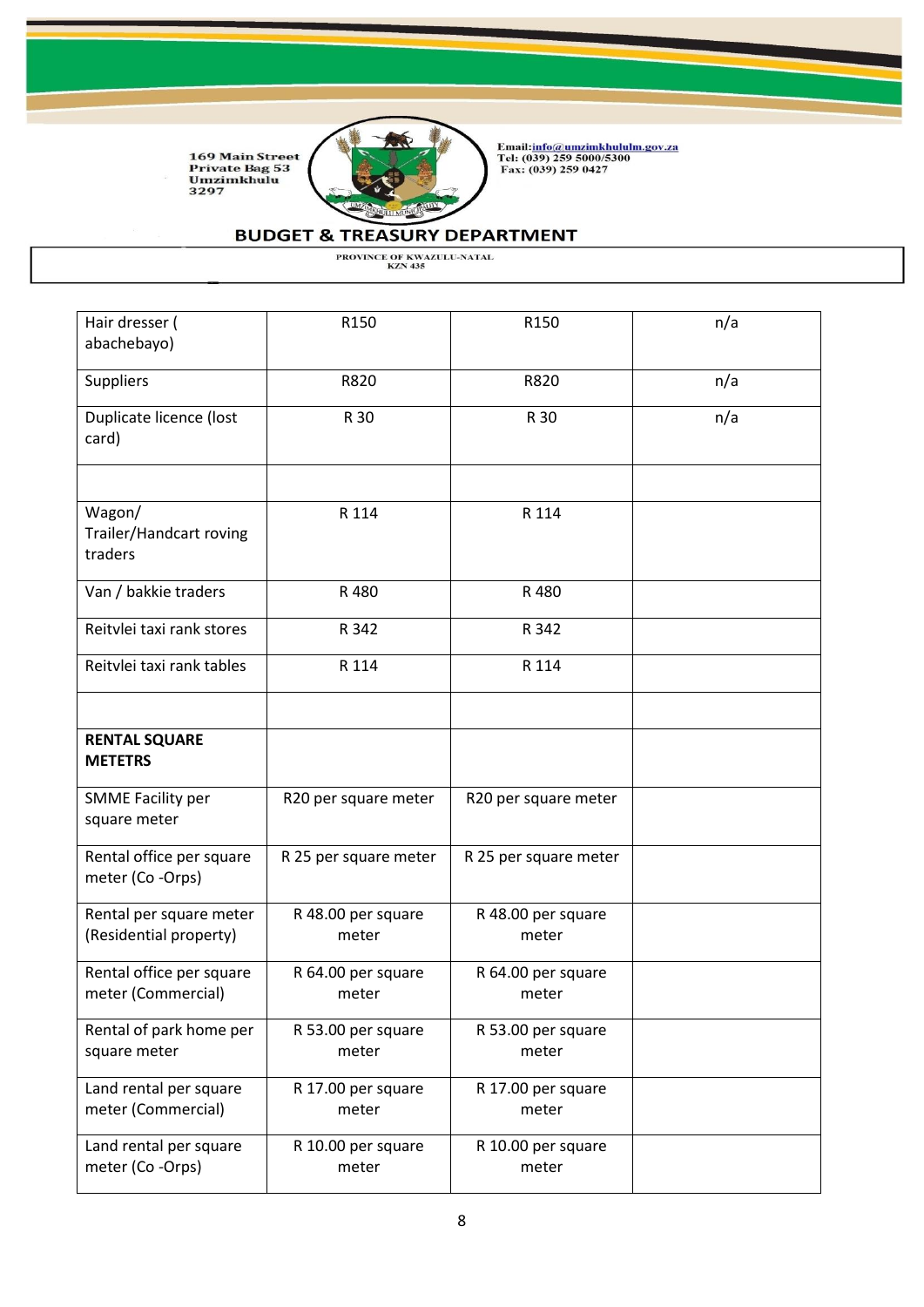

Email:<u>info@umzimkhululm.gov.za</u><br>Tel: (039) 259 5000/5300<br>Fax: (039) 259 0427

# **BUDGET & TREASURY DEPARTMENT**

| Land rental (Co-Orps)                                          | R 500.00 Annual rate | R 500.00 Annual rate |  |
|----------------------------------------------------------------|----------------------|----------------------|--|
| <b>Rental at Fire Service</b><br>House                         | R 500.00 per person  | R 500.00 per person  |  |
| Parking of plant Per item                                      | R 195 per item       | R 195 per item       |  |
| <b>FEE STRUCTURE</b><br><b>OUTDOOR</b><br><b>ADVERTISING</b>   |                      |                      |  |
| Application fee-<br>standard                                   | R 250                | R 250                |  |
| Application fee -<br><b>Billboard</b>                          | R 1 000.00           | R 1 000.00           |  |
| Application fee - Mobile<br>signs permit                       | R250                 | R250                 |  |
| Application fee - For<br>sale signs permit                     | R 1 000.00 pa        | R 1 000.00 pa        |  |
| Application fee - On<br>show signs permit                      | R 1 000.00 pa        | R 1 000.00 pa        |  |
| <b>ANNUAL FEES</b>                                             |                      |                      |  |
| Annual fee - Billboard<br>(Council property - per<br>signface) | R4500                | R4500                |  |
| Annual fee billboard<br>(private property – per<br>signface)   | R 2 100              | R 2 100              |  |
| Annual fee - Directional                                       | R 550                | R 550                |  |
| sign (per signface)                                            |                      |                      |  |
| Annual fee - Illuminated<br>Street name signs (per             | R 1 219.73           | R 1 219.73           |  |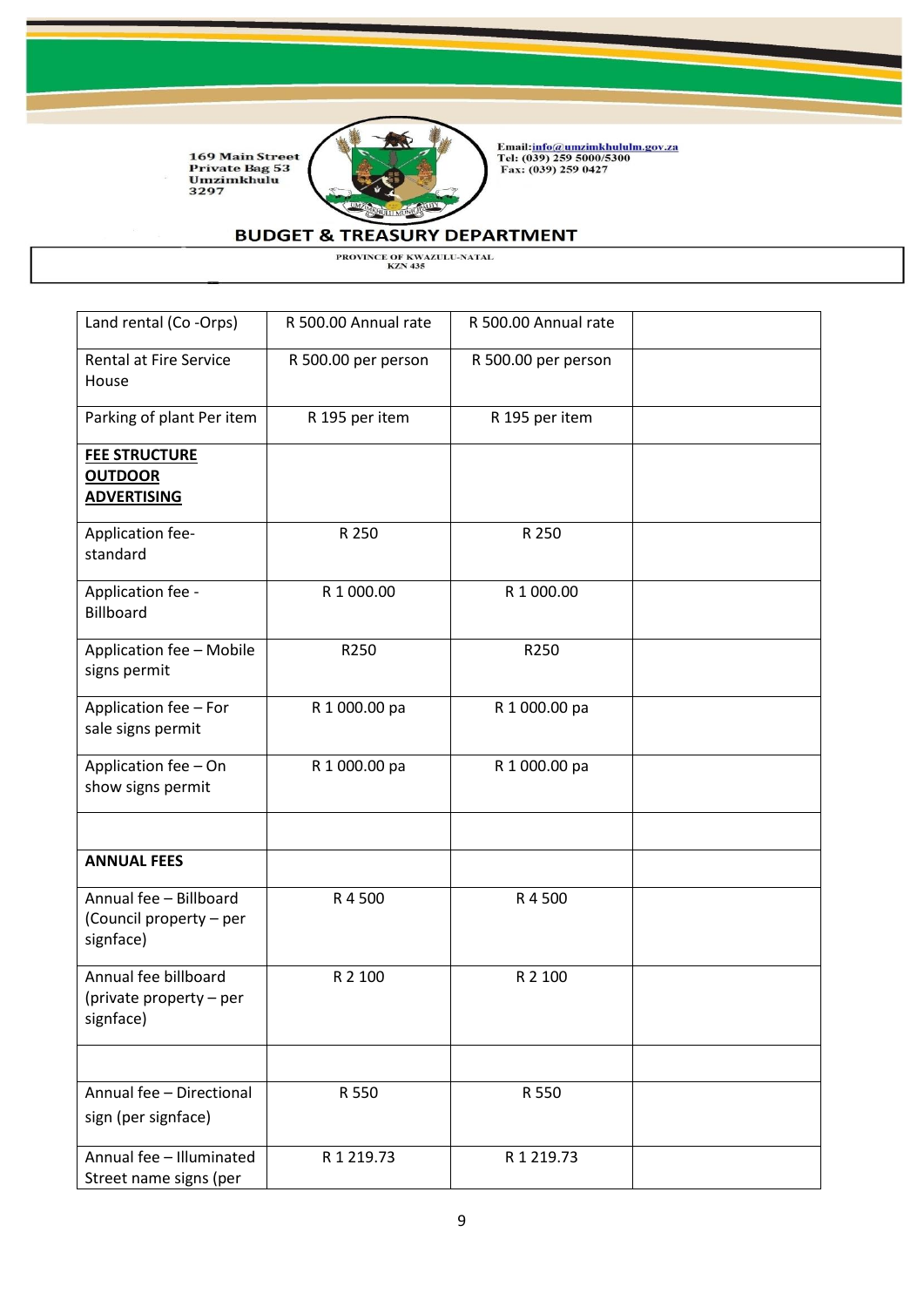

Email:<u>info@umzimkhululm.gov.za</u><br>Tel: (039) 259 5000/5300<br>Fax: (039) 259 0427

# **BUDGET & TREASURY DEPARTMENT**

| signface)                                                                 |                       |                       |  |
|---------------------------------------------------------------------------|-----------------------|-----------------------|--|
| Annual fee - litter bins                                                  | R 350                 | R 350                 |  |
| Annual fee - Permanent<br>street pole poster                              | R 350                 | R 350                 |  |
| Annual fee - Pole signs                                                   | R 350                 | R 350                 |  |
| Annual fee - Seating<br>bench                                             | R 550                 | R 550                 |  |
| Annual fee -<br>Encroaching sign                                          | R 550                 | R 550                 |  |
| <b>PERMIT FEES</b>                                                        |                       |                       |  |
| Permit fee - Banner                                                       | R 100 per day         | R 100 per day         |  |
| Permit fee - mobile<br>signs                                              | R 1200                | R 1200                |  |
| Permit fee - Poster (no-<br>commercial per poster<br>maximum 100 posters) | R 500                 | R 500                 |  |
| Permit fee - Poster (no-<br>commercial per poster<br>maximum 100 posters) | R 1000                | R 1000                |  |
| <b>DEPOSITS</b>                                                           |                       |                       |  |
|                                                                           |                       |                       |  |
| Deposit - Banner                                                          | R 250 per application | R 250 per application |  |
| Deposit - For sale<br>permit                                              | R 250                 | R 250                 |  |
| Deposit - Mobile signs                                                    | R 250                 | R 250                 |  |
| Deposit - On show<br>permit                                               | R 250                 | R 250                 |  |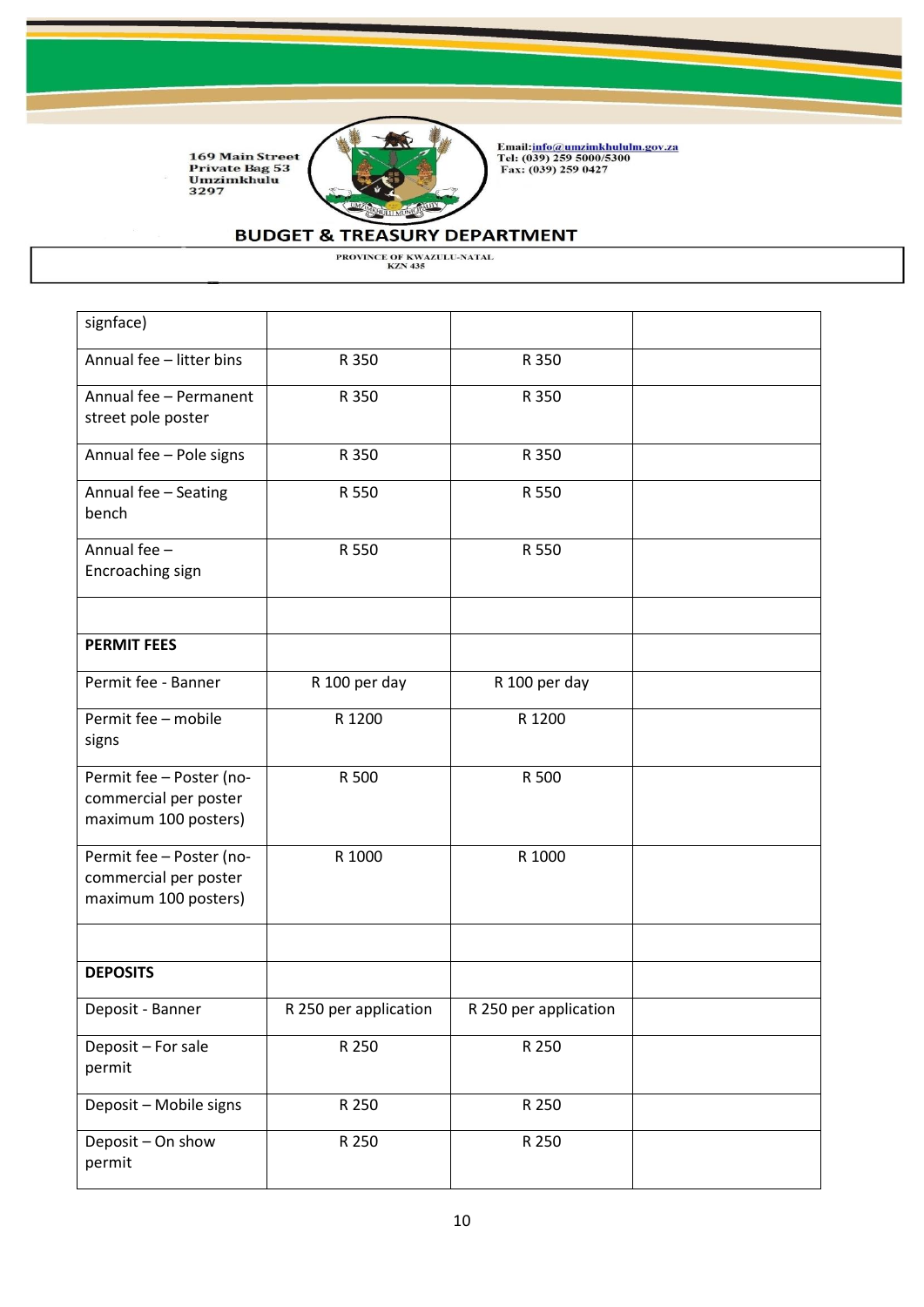

Email:<u>info@umzimkhululm.gov.za</u><br>Tel: (039) 259 5000/5300<br>Fax: (039) 259 0427

# **BUDGET & TREASURY DEPARTMENT**

PROVINCE OF KWAZULU-NATAL<br>KZN 435

| Deposit - Poster             | R 250  | R 250  |  |
|------------------------------|--------|--------|--|
| Deposit - Election<br>poster | R 1000 | R 1000 |  |
| NO VAT ON DEPOSITS           |        |        |  |

#### **BUILDING PLAN TARIFFS**

| AREA:SQUARE<br><b>METRES</b> | <b>PLAN FEES: RANDS</b> | AREA:SQUARE<br><b>METRES</b> | PLAN FEES: RANDS |
|------------------------------|-------------------------|------------------------------|------------------|
| 00-20                        | 501.00                  | 581-600                      | 7,780.00         |
| $21 - 40$                    | 752.00                  | 601-620                      | 8,031.00         |
| $41 - 60$                    | 1,003.00                | 621-640                      | 8,282.00         |
| 61-80                        | 1,254.00                | 641-660                      | 8,533.00         |
| 81-100                       | 1,505.00                | 661-680                      | 8;784.00         |
| 101-120                      | 1,756.00                | 681-700                      | 9,035.00         |
| 121-140                      | 2,007.00                | 701-720                      | 9,286.00         |
| 141-160                      | 2,258.00                | 721-740                      | 9,537.00         |
| 161-180                      | 2,509.00                | 741-760                      | 9,788.00         |
| 181-200                      | 2,760.00                | 761-780                      | 10,039.00        |
| 201-220                      | 3,011.00                | 781-800                      | 10,290.00        |
| 221-240                      | 3,262.00                | 801-820                      | 10,541.00        |
| 241-260                      | 3,513.00                | 821-840                      | 10,792.00        |
| 261-280                      | 3,764.00                | 841-860                      | 11,043.00        |
| 281300                       | 4,015.00                | 861-880                      | 11,294.00        |
| 301-320                      | 4,266.00                | 881-900                      | 11,545.00        |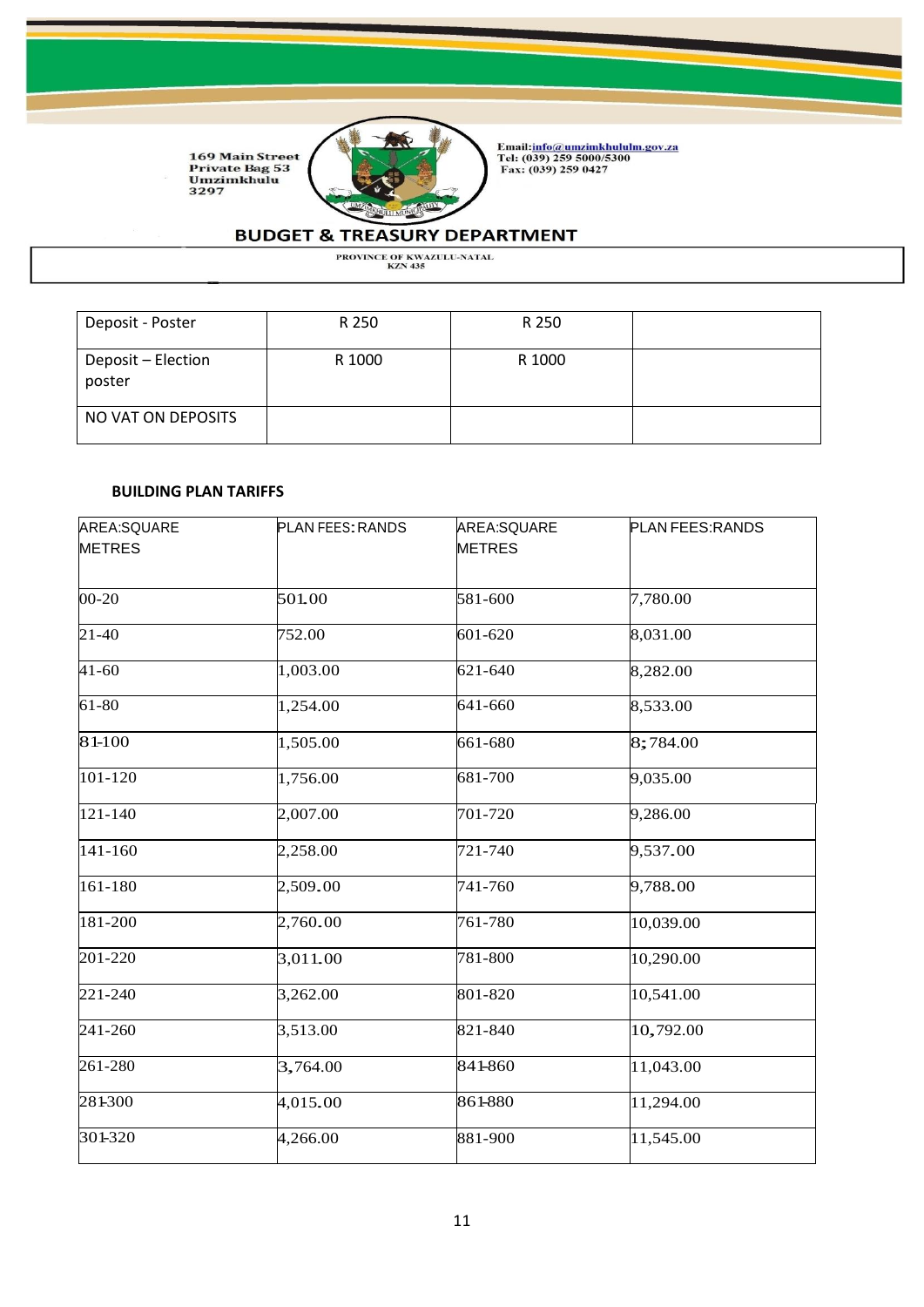

Email:<u>info@umzimkhululm.gov.za</u><br>Tel: (039) 259 5000/5300<br>Fax: (039) 259 0427

# **BUDGET & TREASURY DEPARTMENT**

PROVINCE OF KWAZULU-NATAL<br>KZN 435

| 321-340 | 4,517.00 | 901-920   | 11,796.00 |
|---------|----------|-----------|-----------|
| 341-360 | 4,768.00 | 921-940   | 12,047.00 |
| 361-380 | 5,019.00 | 941-960   | 12,298.00 |
| 381-400 | 5,270.00 | 961-980   | 12,549.00 |
| 401-420 | 5,460.00 | 981-1000  | 12,800.00 |
| 421-440 | 5,772.00 | 1001-1020 | 13,051.00 |
| 441-460 | 6,023.00 | 1021-1040 | 13,302.00 |
| 461-480 | 6,274.00 | 1041-1060 | 13,553.00 |
| 481-500 | 6,525.00 | 1061-1080 | 13,804.00 |
| 501-520 | 6,776.00 | 1081-1100 | 14,055.00 |
| 521-540 | 7,027.00 | 1101-1120 | 14,306.00 |

### **Additional building plans**

| Built without approved building plan penalty fee         | R 2 500.00                           |
|----------------------------------------------------------|--------------------------------------|
| Internal renovation Inspection fees, Sub-Structure,      | R 450.00 per stages                  |
| Super structure, Roof completion and Compliance          |                                      |
| Certificates.                                            |                                      |
|                                                          |                                      |
| Any m2 above 1160m2 will be equal to R20.00 per          | R20.00/10sqm                         |
| 10m2.                                                    |                                      |
|                                                          |                                      |
| Digital billboard excluding electricity                  | R5 000.00 annual fee                 |
| Digital billboards with free Wi-Fi excluding electricity |                                      |
|                                                          | R <sub>3</sub> 500.00 annual fee     |
|                                                          |                                      |
| <b>Swimming Pool</b>                                     | R 550.00                             |
|                                                          |                                      |
| <b>Boundary Walls</b>                                    | R 550.00 per Building plan submitted |
|                                                          |                                      |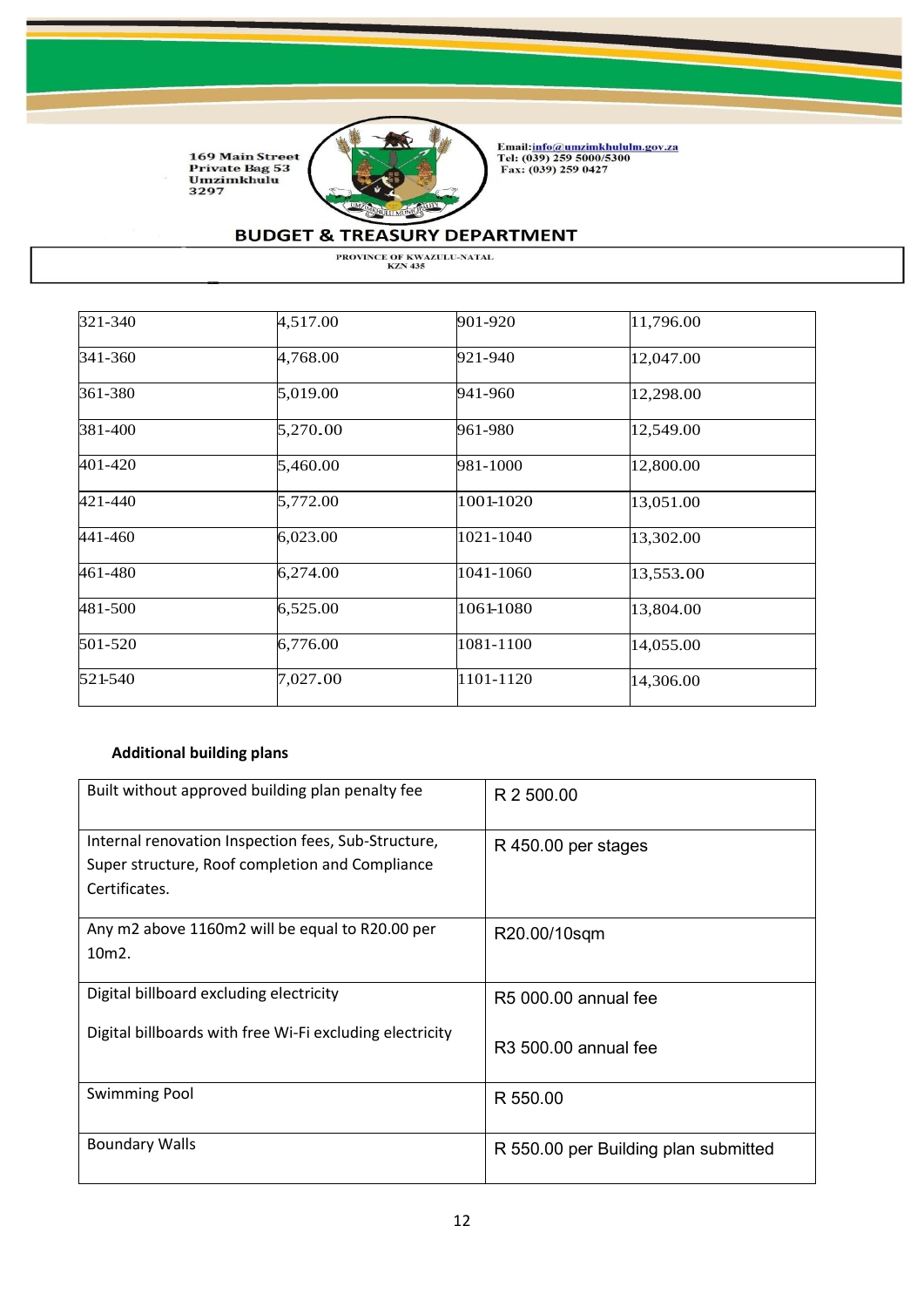

Email:<u>info@umzimkhululm.gov.za</u><br>Tel: (039) 259 5000/5300<br>Fax: (039) 259 0427

### **BUDGET & TREASURY DEPARTMENT**

PROVINCE OF KWAZULU-NATAL<br>KZN 435

| Penalty per day, of ignorance of contravention notice,<br>this will be changed on for a period of not more than 7<br>days to comply. | R 100.00 Per day |
|--------------------------------------------------------------------------------------------------------------------------------------|------------------|
| Cancellation of building plan prior to Approval                                                                                      | Deduct 25%       |
| Revalidation of expired plan after two years.                                                                                        | Full fee         |
| Amended plan no increase in floor area                                                                                               | 550.00           |

#### **TARRIF STRUCTURE FOR APPLICATIONS IN TERMS OF SPATIAL PLANNING LAND USE MANAGEMENT ACT, 2013 (ACT NO. 16 OF 2013)**

| <b>APPLICATION TYPE</b>                          |                       | <b>RATE (INC. VAT)</b> |
|--------------------------------------------------|-----------------------|------------------------|
|                                                  |                       |                        |
| Amendment of a scheme                            |                       | R2 500.00              |
| Consent in terms of a scheme                     |                       | R1 500.00              |
| Subdivision of land                              | 1-4 Portions          | R2 500.00              |
|                                                  | 5-30 Portions         | R4 000.00              |
|                                                  | 31 Portions or <      | R6 000.00              |
| Consolidation of land                            | Basic fee             | R2 500.00              |
|                                                  | Plus per component    | R500.00                |
| Subdivision for Government-subsidized            | <b>Basic fee</b>      | R300.00                |
| Townships for low-income housing projects        | Plus per housing unit | R30.00                 |
|                                                  |                       |                        |
| Cancellation and amendment of an                 | <b>Basic fee</b>      | R1 000.00              |
| approved layout plan                             |                       |                        |
|                                                  |                       |                        |
| Alteration, suspension / removal of              | Basic fee             | R1 500.00              |
| restrictive conditions of title or conditions of |                       |                        |
| establishment                                    |                       |                        |
| Closure of municipal roads/open spaces           | <b>Basic fee</b>      | R1 500.00              |
| <b>Special Consent</b>                           | Relaxation of         | R 800.00               |
|                                                  | building lines        |                        |
|                                                  | All other consents as | R 1500.00              |
|                                                  | indicated in Town     |                        |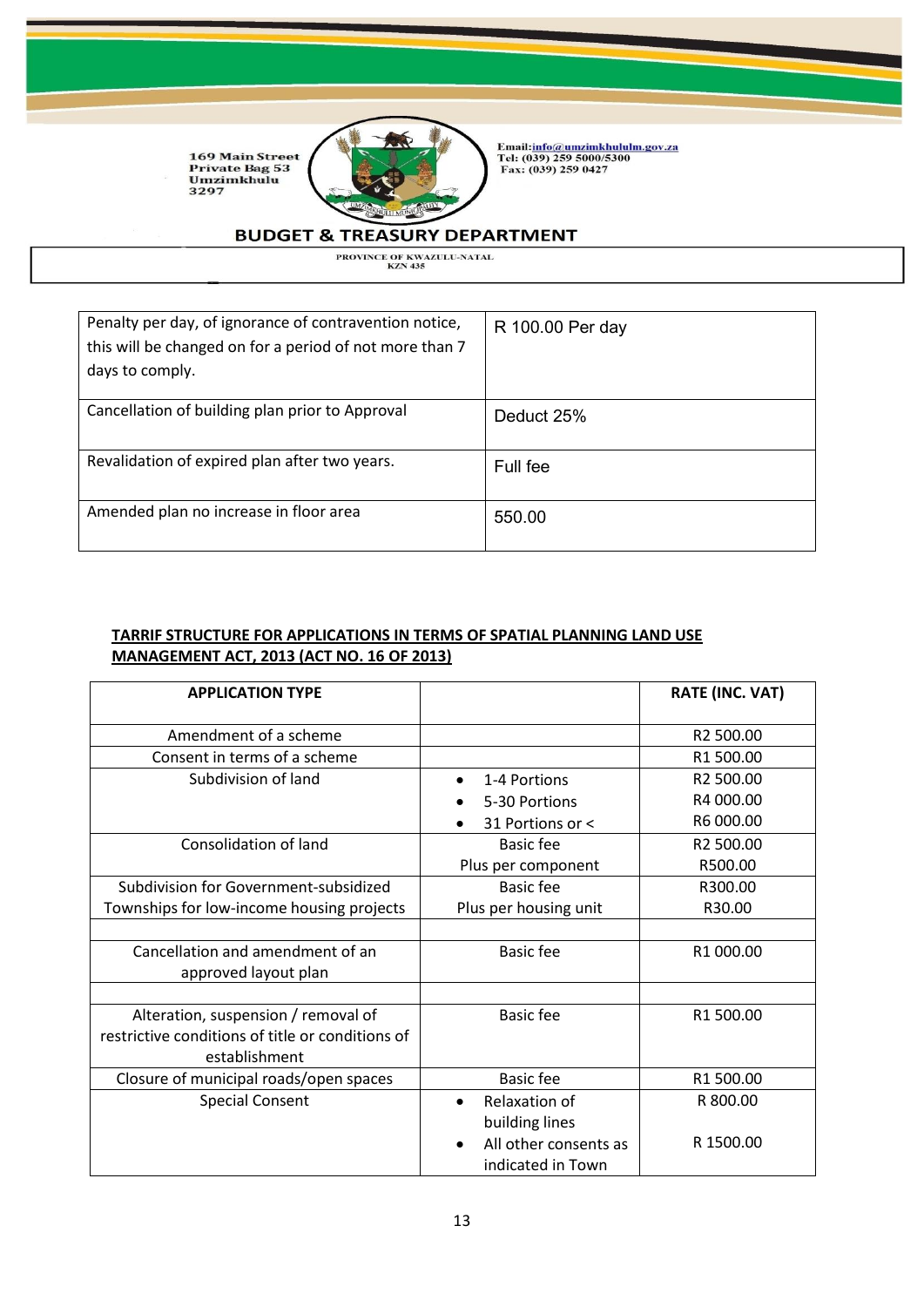

Email:<u>info@umzimkhululm.gov.za</u><br>Tel: (039) 259 5000/5300<br>Fax: (039) 259 0427

### **BUDGET & TREASURY DEPARTMENT**

PROVINCE OF KWAZULU-NATAL<br>KZN 435

|                                          | planning Scheme                                                                                                   |                                                                 |
|------------------------------------------|-------------------------------------------------------------------------------------------------------------------|-----------------------------------------------------------------|
| Development outside urban scheme         | Residential                                                                                                       |                                                                 |
|                                          | 1-4 Units                                                                                                         | R500.00                                                         |
|                                          | 5-30 Units                                                                                                        | R750.00                                                         |
|                                          | 31 Units or <                                                                                                     | R1 000.00                                                       |
| Development outside urban scheme (Cont.) | Non-Residential                                                                                                   | R 3500.00                                                       |
| <b>Other Fees</b>                        | Fines as per section<br>75 and 89 of the PDA<br>(Chapter 8:<br>Enforcement and<br>Part 5 : General<br>Provisions) | As per Court Order<br>As per Court Order                        |
|                                          | <b>Additional penalties</b><br>in accordance with<br>section 76:<br><b>Additional Penalties</b>                   | 10-100% of value of<br>illegal building<br>construction on etc. |
|                                          | Section 89 Civil<br>Penalties                                                                                     |                                                                 |
| Zoning Certificate                       | <b>Basic fee</b>                                                                                                  | R 45.00                                                         |
| Copies of documents                      | A4                                                                                                                | R5.00                                                           |
|                                          | A <sub>3</sub>                                                                                                    | R5.00                                                           |

**Advertisement**: All advertisement costs will be done at the applicant's cost upon confirmation of the application being complete and the 14 day acknowledgement period has lapsed. The Strategic Planning Department will supply the applicant with the text of the notice to be advertised in the local newspaper, on-site and serve copies thereof to affected property owners.

#### **DESCRIPTION & INTENDED USE OF REQUESTED MAP/DATA**

| <b>Paper Size</b> | <b>Paper Type</b>           | Cost  |
|-------------------|-----------------------------|-------|
| A0                | Plain Paper-Full Colour Map | R 120 |
| Α1                | Plain Paper-Full Colour Map | R 90  |
| A2                | Plain Paper-Full Colour Map | R 70  |
| A3                | Plain Paper-Full Colour Map | R 40  |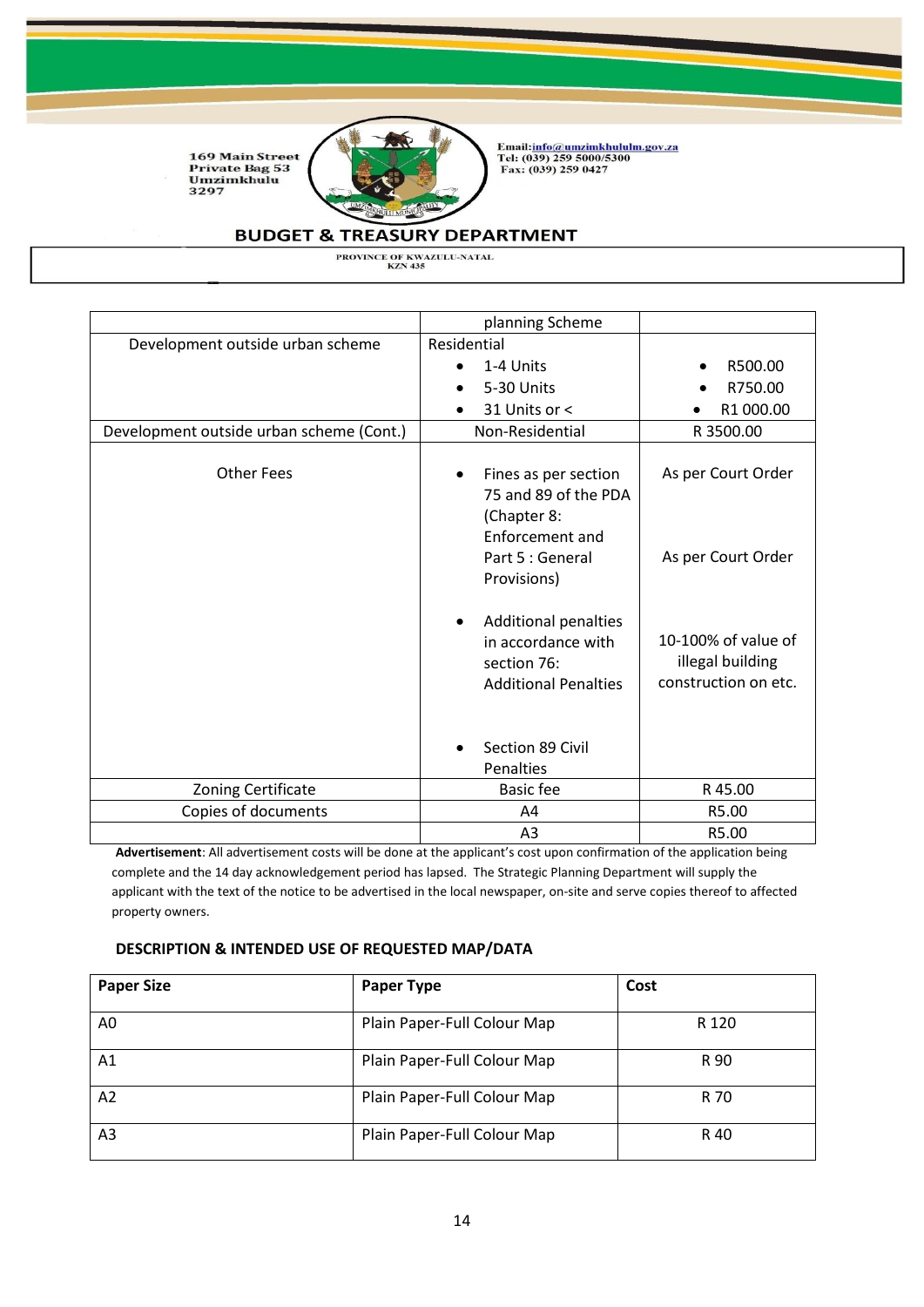

Email:<u>info@umzimkhululm.gov.za</u><br>Tel: (039) 259 5000/5300<br>Fax: (039) 259 0427

# **BUDGET & TREASURY DEPARTMENT**

PROVINCE OF KWAZULU-NATAL<br>KZN 435

| A4                   | Plain Paper-Full Colour Map | R 20       |
|----------------------|-----------------------------|------------|
|                      |                             |            |
| A <sub>0</sub>       | Plain Paper-Line Map        | R 70       |
| A1                   | Plain Paper-Line Map        | R 60       |
| A2                   | Plain Paper-Line Map        | R 50       |
| A <sub>3</sub>       | Plain Paper-Line Map        | R 30       |
| A4                   | Plain Paper-Line Map        | R 15       |
|                      |                             |            |
|                      |                             |            |
| <b>SCANNING</b>      |                             |            |
| A <sub>0</sub>       |                             | R 70       |
| A1                   |                             | R 60       |
| A2                   |                             | R 50       |
| A <sub>3</sub>       |                             | R 40       |
| A4                   |                             | R 30       |
| <b>Digital Media</b> |                             |            |
| DATA CD              |                             | <b>R30</b> |

#### **FIRE BRIDGE TARIFFS**

| <b>Description</b>                                    | Cost     |
|-------------------------------------------------------|----------|
| Call out and first hour or part thereof               | R1043.00 |
| Each hour or part thereof in excess of the first hour | R521.00  |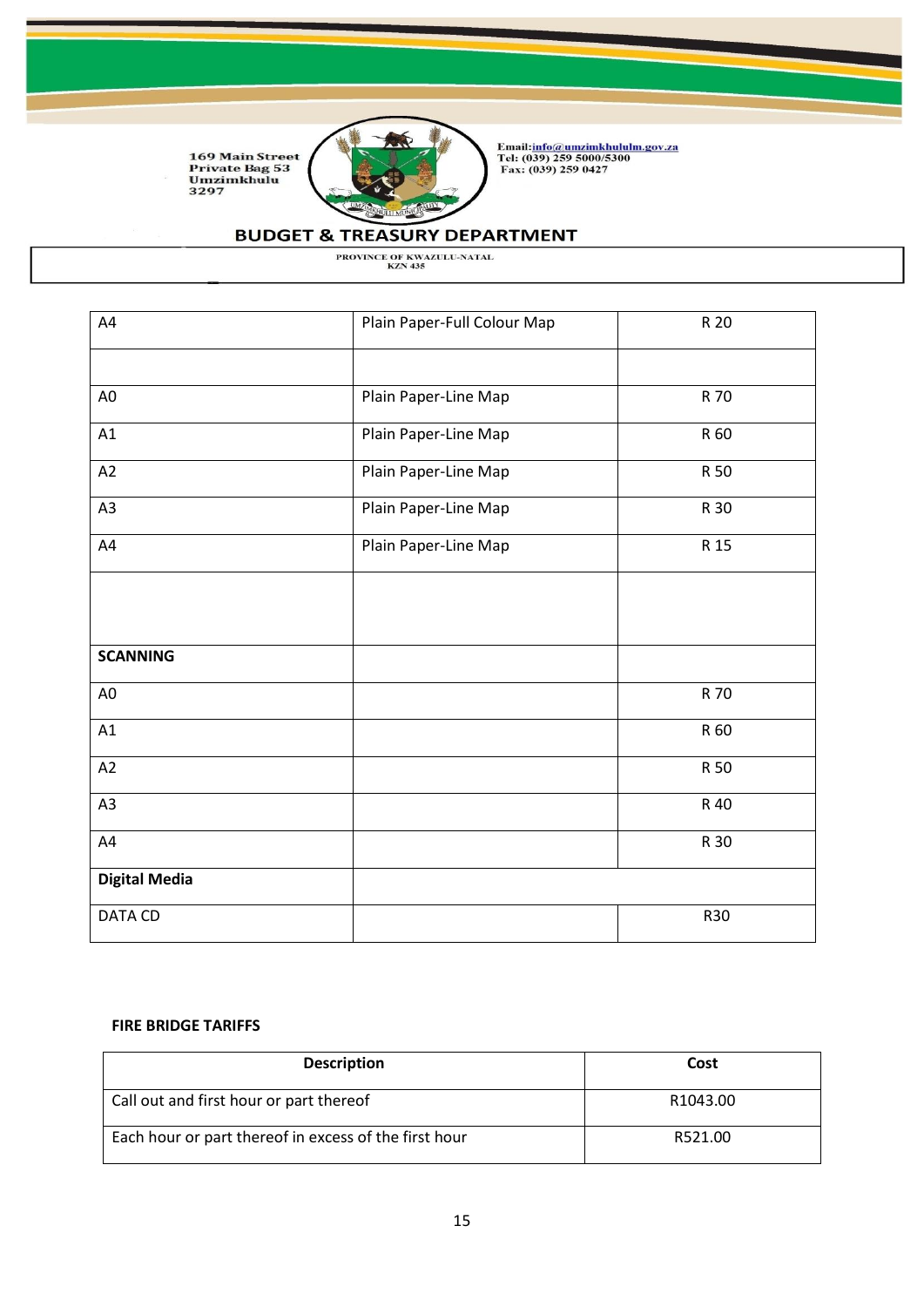

Email:<u>info@umzimkhululm.gov.za</u><br>Tel: (039) 259 5000/5300<br>Fax: (039) 259 0427

#### **BUDGET & TREASURY DEPARTMENT**

PROVINCE OF KWAZULU-NATAL<br>KZN 435

| For each kilometre travelled by any Council motor                                                  | R 11.00 |
|----------------------------------------------------------------------------------------------------|---------|
| vehicle to and from or in connection with the fire                                                 |         |
| Council retains the right to impose any other charges not specifically mentioned in these tariffs. |         |
| <b>Surcharges</b>                                                                                  |         |
| The following surcharges based on the tariff of charges shall be applicable:                       |         |
| Fires outside the Municipal area                                                                   | 100%    |
| Fires involving inflammable substances to any large                                                | 100%    |
| extent                                                                                             |         |
| Fire where high tension electrical current is concerned                                            | 70%     |
| Fires occurring on business premises                                                               | 70%     |
| Government and Provincial buildings excluding rateable                                             | 60%     |
| dwellings                                                                                          |         |
| Government and provincial land excluding rateable land                                             | 35%     |
|                                                                                                    |         |
| General                                                                                            |         |

*Notwithstanding anything contained in these tariffs or in the relevant bylaws. Council shall have the right to:*

Alter any aforementioned surcharge

Impose any surcharge for fires which are not covered In the preceding subparagraph: provided that the alternation or imposition or surcharges shall be based on the circumstances surrounding the fire concerned as reported and recommended to Council by the Chief Fire Officer.

Reduce the charge by 100% to a pensioner or indigent should the combined income be less than R1 740.00 per month. Proof to be submitted.